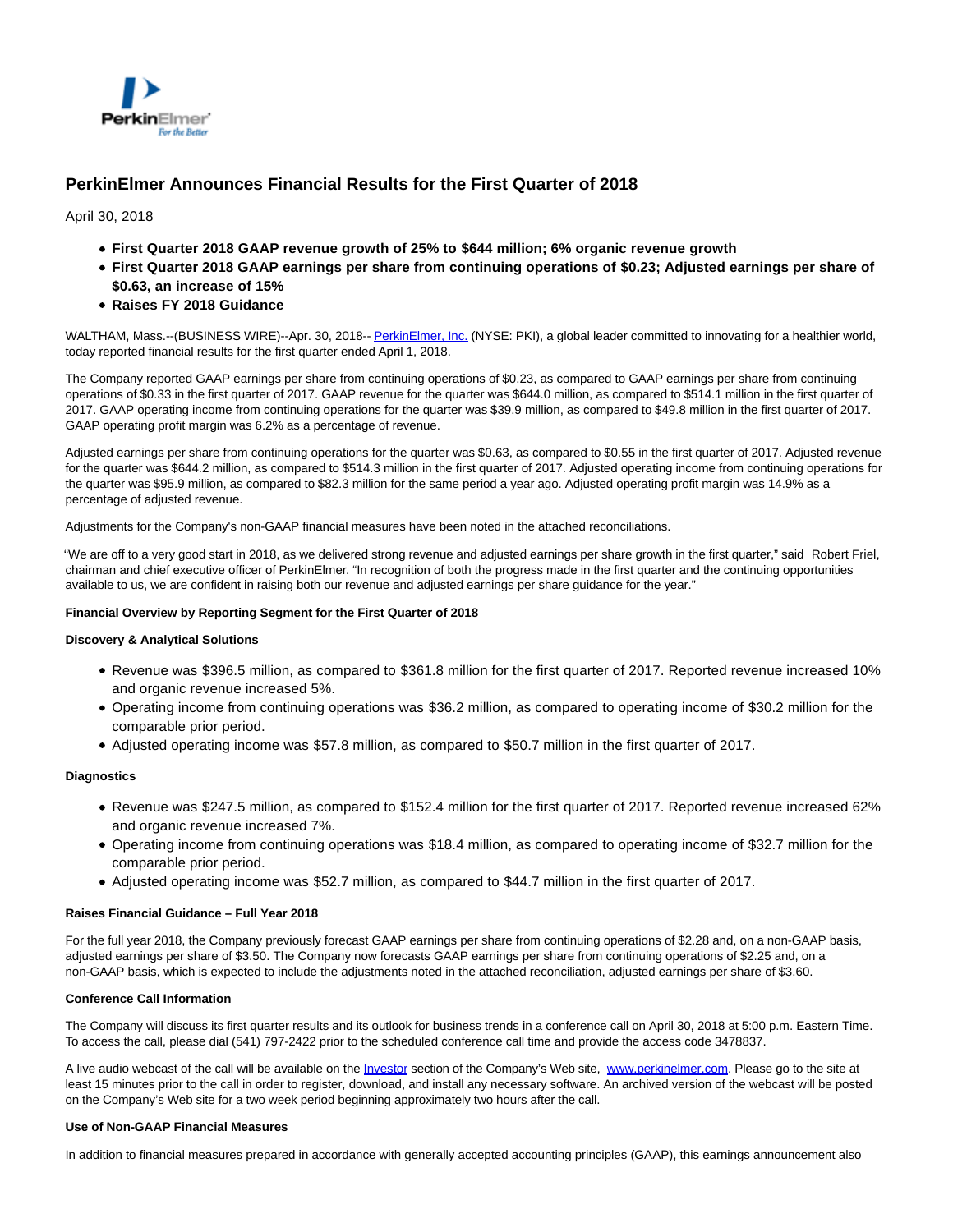contains non-GAAP financial measures. The reasons that we use these measures, a reconciliation of these measures to the most directly comparable GAAP measures, and other information relating to these measures are included below following our GAAP financial statements.

#### **Factors Affecting Future Performance**

This press release contains "forward-looking" statements within the meaning of the Private Securities Litigation Reform Act of 1995, including, but not limited to, statements relating to estimates and projections of future earnings per share, cash flow and revenue growth and other financial results, developments relating to our customers and end-markets, and plans concerning business development opportunities, acquisitions and divestitures. Words such as "believes," "intends," "anticipates," "plans," "expects," "projects," "forecasts," "will" and similar expressions, and references to guidance, are intended to identify forward-looking statements. Such statements are based on management's current assumptions and expectations and no assurances can be given that our assumptions or expectations will prove to be correct. A number of important risk factors could cause actual results to differ materially from the results described, implied or projected in any forward-looking statements. These factors include, without limitation: (1) markets into which we sell our products declining or not growing as anticipated; (2) fluctuations in the global economic and political environments; (3) our failure to introduce new products in a timely manner; (4) our ability to execute acquisitions and license technologies, or to successfully integrate acquired businesses such as EUROIMMUN and licensed technologies into our existing business or to make them profitable, or successfully divest businesses; (5) our failure to adequately protect our intellectual property; (6) the loss of any of our licenses or licensed rights; (7) our ability to compete effectively; (8) fluctuation in our quarterly operating results and our ability to adjust our operations to address unexpected changes; (9) significant disruption in third-party package delivery and import/export services or significant increases in prices for those services; (10) disruptions in the supply of raw materials and supplies; (11) the manufacture and sale of products exposing us to product liability claims; (12) our failure to maintain compliance with applicable government regulations; (13) regulatory changes; (14) our failure to comply with healthcare industry regulations; (15) economic, political and other risks associated with foreign operations; (16) our ability to retain key personnel; (17) significant disruption in our information technology systems; (18) our ability to obtain future financing; (19) restrictions in our credit agreements; (20) the United Kingdom's intention to withdraw from the European Union; (21) our ability to realize the full value of our intangible assets; (22) significant fluctuations in our stock price; (23) reduction or elimination of dividends on our common stock; and (24) other factors which we describe under the caption "Risk Factors" in our most recent annual report on Form 10-K and in our other filings with the Securities and Exchange Commission. We disclaim any intention or obligation to update any forward-looking statements as a result of developments occurring after the date of this press release.

#### **About PerkinElmer**

PerkinElmer, Inc. is a global leader focused on innovating for a healthier world. The Company reported revenue of approximately \$2.3 billion in 2017, has about 11,000 employees serving customers in more than 150 countries, and is a component of the S&P 500 Index. Additional information is available through 1-877-PKI-NYSE, or a[t www.perkinelmer.com.](http://cts.businesswire.com/ct/CT?id=smartlink&url=http%3A%2F%2Fwww.perkinelmer.com&esheet=51797798&newsitemid=20180430006366&lan=en-US&anchor=www.perkinelmer.com&index=4&md5=2060c5b9ebcc8c432da3407ac3a263d4)

#### **PerkinElmer, Inc. and Subsidiaries CONDENSED CONSOLIDATED INCOME STATEMENTS**

|                                                                        | <b>Three Months Ended</b> |                             |               |  |  |  |  |
|------------------------------------------------------------------------|---------------------------|-----------------------------|---------------|--|--|--|--|
| (In thousands, except per share data)                                  |                           | April 1, 2018 April 2, 2017 |               |  |  |  |  |
| Revenue                                                                | \$643,972                 | \$514,115                   |               |  |  |  |  |
| Cost of revenue                                                        | 351,750                   | 274,359                     |               |  |  |  |  |
| Selling, general and administrative expenses                           | 199,725                   | 147,008                     |               |  |  |  |  |
| Research and development expenses                                      | 45,984                    | 33,286                      |               |  |  |  |  |
| Restructuring and contract termination charges, net                    | 6,578                     | 9,651                       |               |  |  |  |  |
| Operating income from continuing operations                            | 39,935                    | 49,811                      |               |  |  |  |  |
| Interest income                                                        | (265)                     | (220)                       | $\mathcal{E}$ |  |  |  |  |
| Interest expense                                                       | 17,650                    | 10,864                      |               |  |  |  |  |
| Other (income) expense, net                                            | (5,955)                   | (816)                       |               |  |  |  |  |
| Income from continuing operations, before income taxes                 | 28,505                    | 39,983                      |               |  |  |  |  |
| Provision for income taxes                                             | 2,470                     | 3,921                       |               |  |  |  |  |
| Income from continuing operations                                      | 26,035                    | 36,062                      |               |  |  |  |  |
| Income from discontinued operations, before income taxes               |                           | 3,759                       |               |  |  |  |  |
| Provision for income taxes on discontinued operations and dispositions | 11                        | 1,218                       |               |  |  |  |  |
| (Loss) income from discontinued operations and dispositions            | (11)                      | 2,541                       |               |  |  |  |  |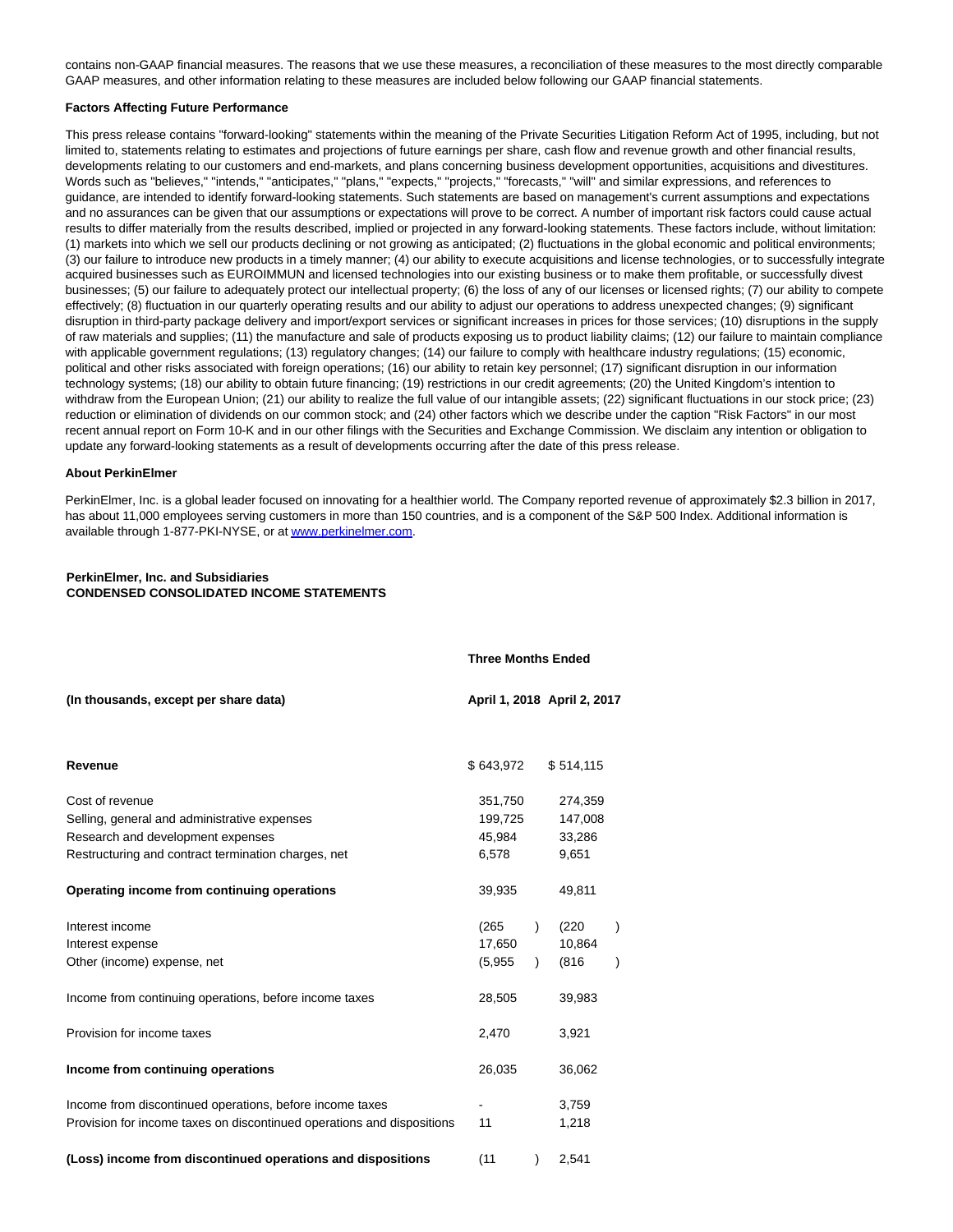| <b>Net income</b>                                                                                                | \$26,024                         | \$38,603                               |
|------------------------------------------------------------------------------------------------------------------|----------------------------------|----------------------------------------|
|                                                                                                                  |                                  |                                        |
| Diluted earnings per share:                                                                                      |                                  |                                        |
| Income from continuing operations                                                                                | \$0.23                           | \$0.33                                 |
| (Loss) income from discontinued operations and dispositions                                                      | (0.00)                           | 0.02<br>$\lambda$                      |
| Net income                                                                                                       | \$0.23                           | \$0.35                                 |
| Weighted average diluted shares of common stock outstanding                                                      | 111,330                          | 110,204                                |
| ABOVE PREPARED IN ACCORDANCE WITH GAAP                                                                           |                                  |                                        |
| Additional Supplemental Information (1):<br>(per share, continuing operations)                                   |                                  |                                        |
| GAAP EPS from continuing operations<br>Amortization of intangible assets<br>Purchase accounting adjustments      | \$0.23<br>0.30<br>0.09           | \$0.33<br>0.15<br>0.03                 |
| Significant litigation matters                                                                                   | 0.04                             |                                        |
| Acquisition and divestiture-related expenses                                                                     | 0.02                             | 0.03                                   |
| Restructuring and contract termination charges<br>Tax on above items<br>Impact of tax act<br><b>Adjusted EPS</b> | 0.06<br>(0.12)<br>0.01<br>\$0.63 | 0.09<br>(0.08)<br>$\lambda$<br>\$ 0.55 |

**(1) amounts may not sum due to rounding**

## **PerkinElmer, Inc. and Subsidiaries REVENUE AND OPERATING INCOME (LOSS)**

#### **Three Months Ended**

| (In thousands, except percentages) |                                                                                                                                                                                    | April 1, 2018 April 2, 2017         |   |                                      |   |
|------------------------------------|------------------------------------------------------------------------------------------------------------------------------------------------------------------------------------|-------------------------------------|---|--------------------------------------|---|
| <b>DAS</b>                         | Reported revenue                                                                                                                                                                   | \$396,525                           |   | \$361,760                            |   |
|                                    | Reported operating income from continued operations<br>OP%<br>Amortization of intangible assets<br>Purchase accounting adjustments<br>Acquisition and divestiture-related expenses | 36,197<br>9.1<br>11,711<br>15<br>38 | % | 30,222<br>8.4<br>12,250<br>16<br>238 | % |
|                                    | Significant litigation matters                                                                                                                                                     | 4,185                               |   |                                      |   |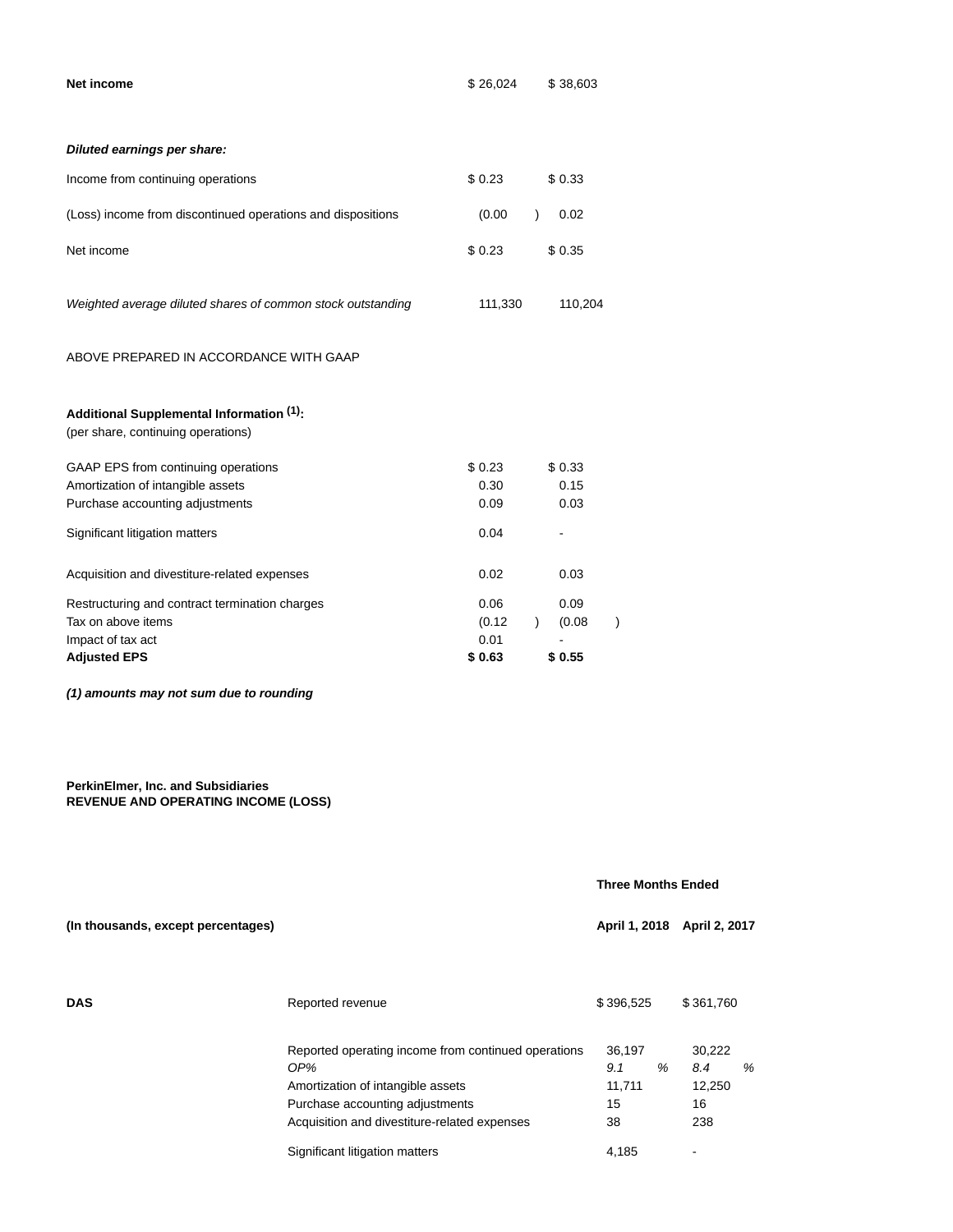|                              | Restructuring and contract termination charges, net        | 5,676         |   | 7,987          |      |
|------------------------------|------------------------------------------------------------|---------------|---|----------------|------|
|                              | Adjusted operating income                                  | 57,822        |   | 50,713         |      |
|                              | Adjusted OP%                                               | 14.6          | % | 14.0           | %    |
| <b>Diagnostics</b>           | Reported revenue                                           | 247,447       |   | 152,355        |      |
|                              | Purchase accounting adjustments                            | 187           |   | 185            |      |
|                              | Adjusted revenue                                           | 247,634       |   | 152,540        |      |
|                              | Reported operating income from continued operations<br>OP% | 18,394<br>7.4 | % | 32,716<br>21.5 | %    |
|                              | Amortization of intangible assets                          | 21,189        |   | 4,796          |      |
|                              | Purchase accounting adjustments                            | 9,528         |   | 3,187          |      |
|                              | Acquisition and divestiture-related expenses               | 2,535         |   | 2,358          |      |
|                              | Significant litigation matters                             | 150           |   | $\blacksquare$ |      |
|                              | Restructuring and contract termination charges, net        | 902           |   | 1,664          |      |
|                              | Adjusted operating income                                  | 52,698        |   | 44,721         |      |
|                              | Adjusted OP%                                               | 21.3          | % | 29.3           | $\%$ |
| Corporate                    | Reported operating loss                                    | (14,656)      |   | (13, 127)      |      |
| <b>Continuing Operations</b> | Reported revenue                                           | \$643,972     |   | \$514,115      |      |
|                              | Purchase accounting adjustments                            | 187           |   | 185            |      |
|                              | Adjusted revenue                                           | 644,159       |   | 514,300        |      |
|                              | Reported operating income from continued operations<br>OP% | 39,935<br>6.2 | % | 49,811<br>9.7  | %    |
|                              | Amortization of intangible assets                          | 32,900        |   | 17,046         |      |
|                              | Purchase accounting adjustments                            | 9,543         |   | 3,203          |      |
|                              | Acquisition and divestiture-related expenses               | 2,573         |   | 2,596          |      |
|                              | Significant litigation matters                             | 4,335         |   |                |      |
|                              | Restructuring and contract termination charges, net        | 6,578         |   | 9,651          |      |
|                              | Adjusted operating income                                  | \$95,864      |   | \$82,307       |      |
|                              | Adjusted OP%                                               | 14.9          | % | 16.0           | %    |

ABOVE PREPARED IN ACCORDANCE WITH GAAP

## **PerkinElmer, Inc. and Subsidiaries CONDENSED CONSOLIDATED BALANCE SHEETS**

| (In thousands)                 |           | April 1, 2018 December 31, 2017 |
|--------------------------------|-----------|---------------------------------|
|                                |           |                                 |
| Current assets:                |           |                                 |
| Cash and cash equivalents      | \$180.800 | \$202.134                       |
| Accounts receivable, net       | 575.740   | 552,304                         |
| Inventories                    | 374.808   | 351,675                         |
| Other current assets           | 102,656   | 93.842                          |
| Total current assets           | 1.234.004 | 1,199,955                       |
| Property, plant and equipment: |           |                                 |
| At cost                        | 654.942   | 630,919                         |
|                                |           |                                 |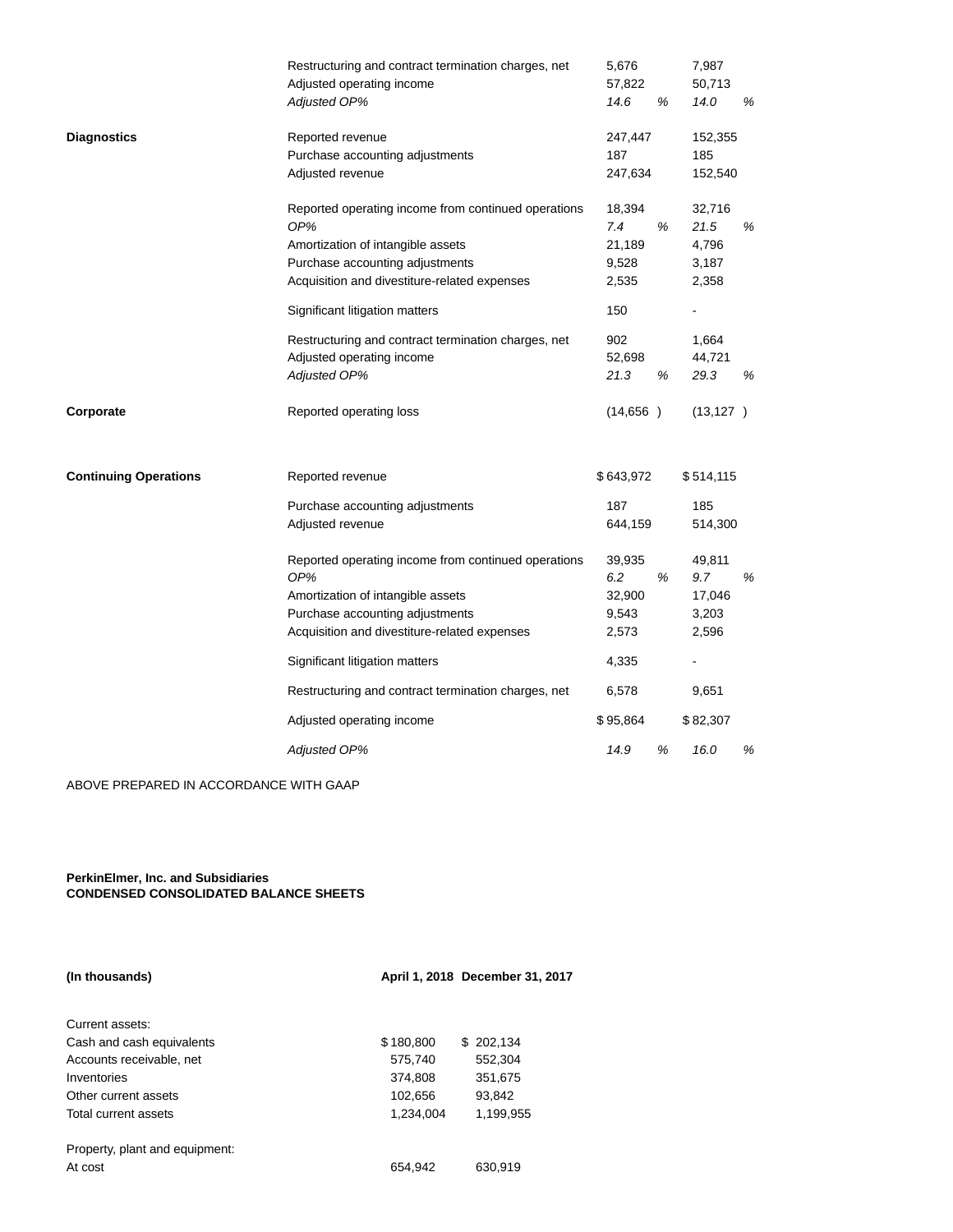| Accumulated depreciation                               | (347,708)   |     | (332, 853)  |  |
|--------------------------------------------------------|-------------|-----|-------------|--|
| Property, plant and equipment, net                     | 307,234     |     | 298,066     |  |
| Intangible assets, net                                 | 1,334,566   |     | 1,346,940   |  |
| Goodwill                                               | 2,997,851   |     | 3,002,198   |  |
| Other assets, net                                      | 252,531     |     | 244,304     |  |
| Total assets                                           | \$6,126,186 |     | \$6,091,463 |  |
| <b>Current liabilities:</b>                            |             |     |             |  |
| Current portion of long-term debt                      | \$217,751   |     | \$217,306   |  |
| Accounts payable                                       | 215,404     |     | 222,093     |  |
| Accrued restructuring and contract termination charges | 12,445      |     | 8,759       |  |
| Accrued expenses and other current liabilities         | 478,230     |     | 500,642     |  |
| Current liabilities of discontinued operations         | 2,154       |     | 2,102       |  |
| <b>Total current liabilities</b>                       | 925,984     |     | 950,902     |  |
| Long-term debt                                         | 1,859,698   |     | 1,788,803   |  |
| Long-term liabilities                                  | 785,252     |     | 848,570     |  |
| <b>Total liabilities</b>                               | 3,570,934   |     | 3,588,275   |  |
| Total stockholders' equity                             | 2,555,252   |     | 2,503,188   |  |
| Total liabilities and stockholders' equity             | \$6,126,186 | \$. | 6,091,463   |  |

## PREPARED IN ACCORDANCE WITH GAAP

## **PerkinElmer, Inc. and Subsidiaries CONSOLIDATED STATEMENTS OF CASH FLOWS**

## **Three Months Ended**

|                                                                                | April 1, 2018 April 2, 2017 |           |               |
|--------------------------------------------------------------------------------|-----------------------------|-----------|---------------|
|                                                                                | (In thousands)              |           |               |
| <b>Operating activities:</b>                                                   |                             |           |               |
| Net income                                                                     | \$26,024                    | \$38,603  |               |
| Loss (gain) from discontinued operations and dispositions, net of income taxes | 11                          | (2,541)   | $\lambda$     |
| Income from continuing operations                                              | 26,035                      | 36,062    |               |
| Adjustments to reconcile income from continuing operations                     |                             |           |               |
| to net cash provided by continuing operations:                                 |                             |           |               |
| Stock-based compensation                                                       | 5,332                       | 4,926     |               |
| Restructuring and contract termination charges, net                            | 6,578                       | 9,651     |               |
| Depreciation and amortization                                                  | 44.453                      | 24,747    |               |
| Change in fair value of contingent consideration                               | 117                         | 811       |               |
| Amortization of deferred debt financing costs and accretion of discounts       | 615                         | 585       |               |
| Amortization of acquired inventory revaluation                                 | 9,208                       | 2,176     |               |
| Changes in assets and liabilities which provided (used) cash, excluding        |                             |           |               |
| effects from companies acquired:                                               |                             |           |               |
| Accounts receivable, net                                                       | (10, 280)                   | 25,093    |               |
| Inventories                                                                    | (25,028)                    | (6, 837)  |               |
| Accounts payable                                                               | (10,026)                    | (13, 883) | $\rightarrow$ |
| Accrued expenses and other                                                     | (61, 562)                   | (42, 129) | $\lambda$     |
| Net cash (used in) provided by operating activities of continuing operations   | (14, 558)                   | 41,202    |               |
| Net cash provided by operating activities of discontinued operations           |                             | 12,534    |               |
| Net cash (used in) provided by operating activities                            | (14, 558)                   | 53,736    |               |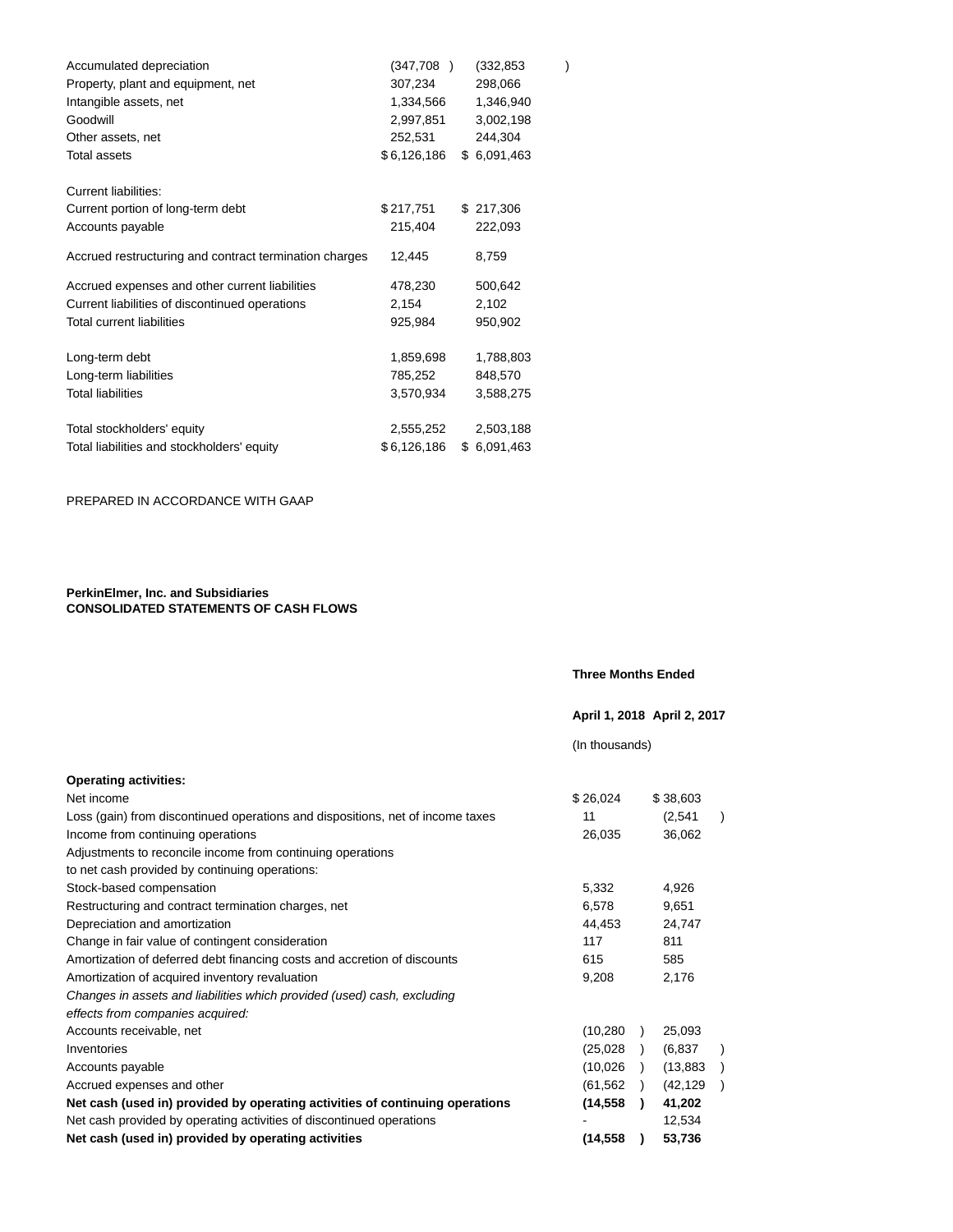| <b>Investing activities:</b>                                                                |           |               |            |              |
|---------------------------------------------------------------------------------------------|-----------|---------------|------------|--------------|
| Capital expenditures                                                                        | (22, 652) |               | (5,981)    | $\lambda$    |
| Proceeds from surrender of life insurance policies                                          | 72        |               |            |              |
| Activity related to acquisitions and investments, net of cash and cash equivalents acquired | (1,087)   |               | (123, 578) |              |
| Net cash used in investing activities of continuing operations                              | (23, 667) | $\lambda$     | (129, 559) |              |
| Net cash used in investing activities of discontinued operations                            |           |               | (280)      |              |
| Net cash used in investing activities                                                       | (23, 667) |               | (129, 839) |              |
| <b>Financing Activities:</b>                                                                |           |               |            |              |
| Payments on borrowings                                                                      | (147,000) |               | (145,950)  |              |
| Proceeds from borrowings                                                                    | 204,000   |               | 146,952    |              |
| Settlement of cash flow hedges                                                              | (36, 169) | $\rightarrow$ | (1,569)    | $\lambda$    |
| Net payments on other credit facilities                                                     | (3,008)   |               | (287)      | $\lambda$    |
| Payments for acquisition-related contingent consideration                                   |           |               | (8,940)    | $\lambda$    |
| Proceeds from issuance of common stock under stock plans                                    | 7,468     |               | 4,627      |              |
| Purchases of common stock                                                                   | (4.555)   | $\lambda$     | (3, 127)   |              |
| Dividends paid                                                                              | (7, 727)  | $\lambda$     | (7,673)    | $\lambda$    |
| Net cash provided by (used in) financing activities of continuing operations                | 13,009    |               | (15.967)   | $\mathbf{r}$ |
| Net cash used in financing activities of discontinued operations                            |           |               | (214)      |              |
| Net cash provided by (used in) financing activities                                         | 13,009    |               | (16, 181)  | $\lambda$    |
| Effect of exchange rate changes on cash, cash equivalents, and restricted cash              | 3,850     |               | 6,345      |              |
| Net decrease in cash, cash equivalents, and restricted cash                                 | (21, 366) |               | (85, 939)  | $\lambda$    |
| Cash, cash equivalents, and restricted cash at beginning of period                          | 202,371   |               | 376,568    |              |
| Cash, cash equivalents, and restricted cash at end of period                                | \$181,005 |               | \$290,629  |              |

## **Supplemental disclosure of cash flow information:**

Reconciliation of cash, cash equivalents and restricted cash reported within the consolidated balance sheets that sum to the total shown in the consolidated statements of cash flows:

| Cash and cash equivalents                        | \$180.800 | 288,329   |
|--------------------------------------------------|-----------|-----------|
| Restricted cash included in other current assets | 205       | 2.300     |
| Total cash, cash equivalents and restricted cash | \$181.005 | \$290.629 |

PREPARED IN ACCORDANCE WITH GAAP

## **PerkinElmer, Inc. and Subsidiaries RECONCILIATION OF GAAP TO NON-GAAP FINANCIAL MEASURES**

| (In millions, except per share data and percentages) |               | <b>PKI</b><br><b>Three Months Ended</b> |                 |               |               |         |  |
|------------------------------------------------------|---------------|-----------------------------------------|-----------------|---------------|---------------|---------|--|
|                                                      | April 1, 2018 |                                         |                 | April 2, 2017 |               |         |  |
| <b>Adjusted revenue:</b>                             |               |                                         |                 |               |               |         |  |
| Revenue                                              |               | \$644.0                                 |                 |               | \$514.1       |         |  |
| Purchase accounting adjustments                      |               | $0.2^{\circ}$                           |                 |               | $0.2^{\circ}$ |         |  |
| Adjusted revenue                                     |               | \$644.2                                 |                 |               | \$514.3       |         |  |
| Adjusted gross margin:                               |               |                                         |                 |               |               |         |  |
| Gross margin                                         |               | \$292.2                                 | 45.4 % \$ 239.8 |               |               | 46.6 %  |  |
| Amortization of intangible assets                    |               | 11.7                                    | 1.8%            |               | 7.0           | $1.4\%$ |  |
| Purchase accounting adjustments                      |               | 9.4                                     | $1.5 \t%$       |               | 2.4           | $0.5\%$ |  |
| Adjusted gross margin                                |               | \$313.3                                 | 48.6% \$249.1   |               |               | 48.4 %  |  |
| <b>Adjusted SG&amp;A:</b>                            |               |                                         |                 |               |               |         |  |
| SG&A                                                 |               | \$199.7                                 | 31.0% \$ 147.0  |               |               | 28.6 %  |  |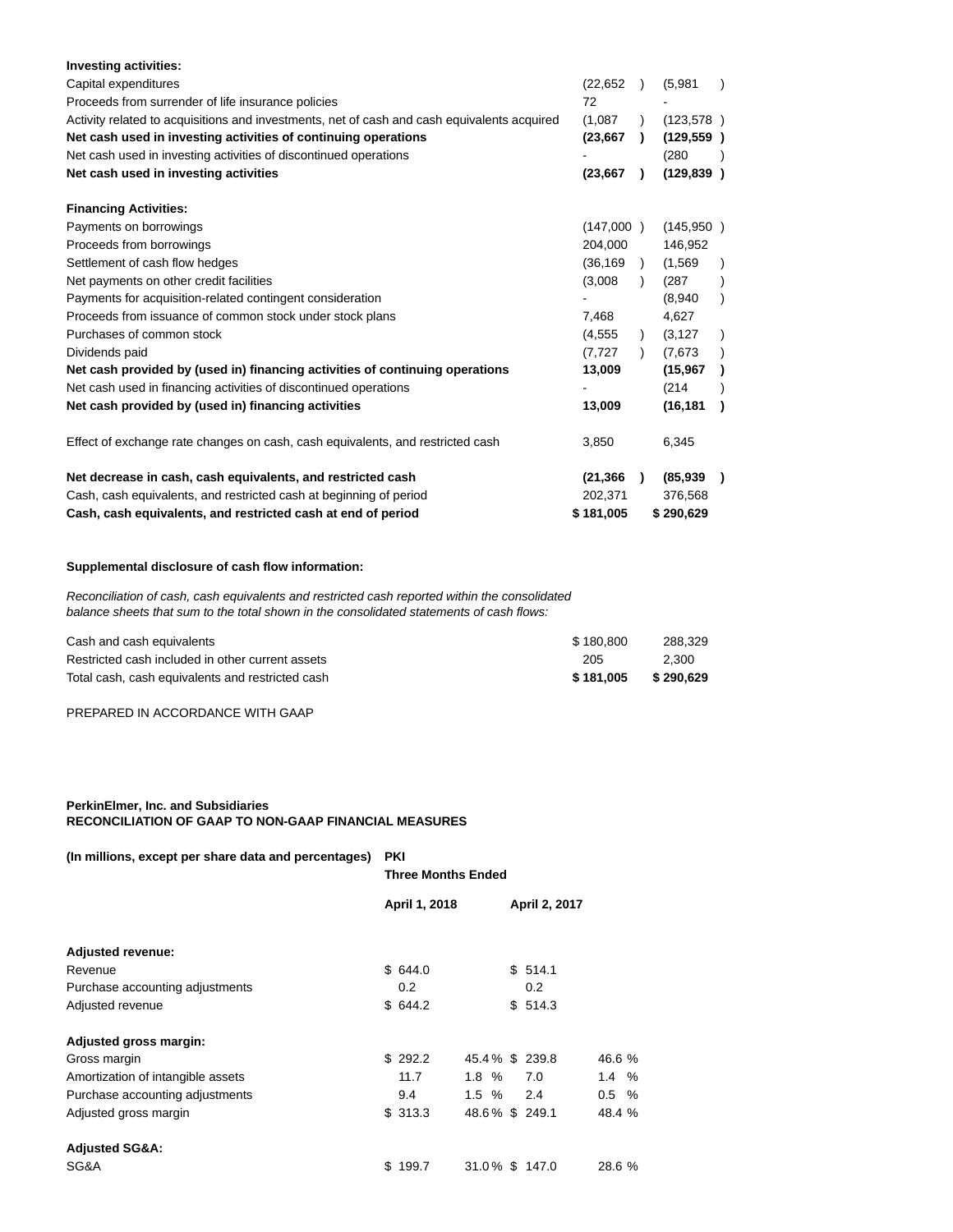| Amortization of intangible assets<br>Purchase accounting adjustments<br>Acquisition and divestiture related expenses                                                   | (21.1)<br>(0.1)<br>(2.6)                | $\mathcal{L}$ | $-3.3%$<br>$0.0 \%$<br>$-0.4%$  |             | (10.0)<br>(0.8)<br>(2.6)                | $\lambda$<br>$\lambda$<br>$\lambda$ | $-2.0%$<br>$-0.2%$<br>$-0.5$ % |                  |
|------------------------------------------------------------------------------------------------------------------------------------------------------------------------|-----------------------------------------|---------------|---------------------------------|-------------|-----------------------------------------|-------------------------------------|--------------------------------|------------------|
| Significant litigation matters                                                                                                                                         | (4.3)                                   | $\lambda$     | $-0.7%$                         |             |                                         |                                     | 0.0                            | $\%$             |
| <b>Adjusted SG&amp;A</b>                                                                                                                                               | \$171.6                                 |               |                                 |             | 26.6% \$133.6                           |                                     | 26.0 %                         |                  |
| Adjusted R&D:<br>R&D<br>Amortization of intangible assets<br>Adjusted R&D                                                                                              | \$46.0<br>(0.1)<br>\$45.9               | $\lambda$     | 0.0                             | %           | 7.1 % \$ 33.3<br>(0.0)<br>7.1 % \$ 33.3 | $\mathcal{L}$                       | 6.5%<br>$0.0\,$<br>6.5         | %<br>%           |
| Adjusted operating income:<br>Operating income<br>Amortization of intangible assets<br>Purchase accounting adjustments<br>Acquisition and divestiture-related expenses | \$39.9<br>32.9<br>9.5<br>2.6            |               | 6.2 $%$ \$<br>5.1<br>1.5<br>0.4 | %<br>%<br>% | 49.8<br>17.0<br>3.2<br>2.6              |                                     | 9.7<br>3.3<br>0.6<br>0.5       | %<br>%<br>%<br>% |
| Significant litigation matters                                                                                                                                         | 4.3                                     |               | 0.7                             | %           |                                         |                                     | 0.0                            | %                |
| Restructuring and contract termination charges, net<br>Adjusted operating income                                                                                       | 6.6<br>\$95.9                           |               | 1.0%                            |             | 9.7<br>14.9% \$82.3                     |                                     | 1.9 %<br>16.0 %                |                  |
|                                                                                                                                                                        | <b>PKI</b><br><b>Three Months Ended</b> |               |                                 |             |                                         |                                     |                                |                  |
|                                                                                                                                                                        | April 1, 2018                           |               |                                 |             | April 2, 2017                           |                                     |                                |                  |
| <b>Adjusted EPS:</b><br><b>GAAP EPS</b><br>Discontinued operations, net of income taxes<br>GAAP EPS from continuing operations                                         | \$0.23<br>(0.00)<br>0.23<br>0.30        | $\mathcal{E}$ |                                 |             | \$0.35<br>0.02<br>0.33<br>0.15          |                                     |                                |                  |
| Amortization of intangible assets<br>Purchase accounting adjustments                                                                                                   | 0.09                                    |               |                                 |             | 0.03                                    |                                     |                                |                  |
| Significant litigation matters                                                                                                                                         | 0.04                                    |               |                                 |             |                                         |                                     |                                |                  |

**PKI**

**Twelve Months Ended**

|                                                | December 30, 2018 |  |
|------------------------------------------------|-------------------|--|
| <b>Adjusted EPS:</b>                           | <b>Projected</b>  |  |
| GAAP EPS from continuing operations            | \$2.25            |  |
| Amortization of intangible assets              | 1.22              |  |
| Purchase accounting adjustments                | 0.24              |  |
| Significant litigation matters                 | 0.04              |  |
| Acquisition and divestiture-related expenses   | 0.12              |  |
| Restructuring and contract termination charges | 0.06              |  |
| Tax on above items                             | (0.34)            |  |
| Impact of tax act                              | 0.01              |  |
| <b>Adjusted EPS</b>                            | \$3.60            |  |

## **DAS**

## **Three Months Ended**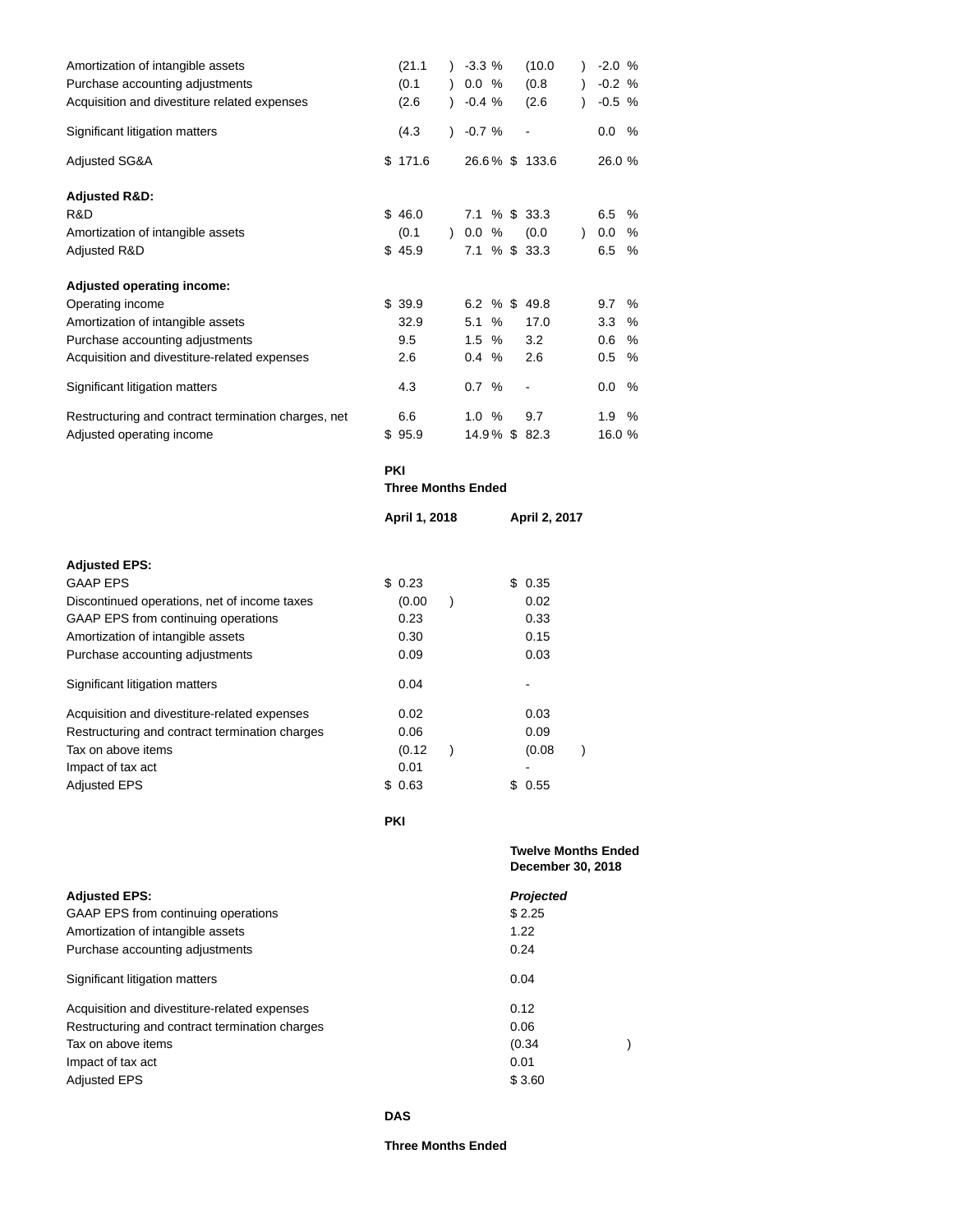|                                                     | April 1, 2018<br>April 2, 2017                      |  |
|-----------------------------------------------------|-----------------------------------------------------|--|
| Revenue                                             | \$396.5<br>\$361.8                                  |  |
| Adjusted operating income:                          |                                                     |  |
| Operating income                                    | \$36.2<br>$9.1\%$ \$ 30.2<br>$8.4\%$                |  |
| Amortization of intangible assets                   | 12.3<br>3.4%<br>11.7<br>3.0%                        |  |
| Purchase accounting adjustments                     | %<br>0.0<br>$0.0\%$<br>0.0<br>0.0                   |  |
| Acquisition and divestiture-related expenses        | 0.1 %<br>$0.0\%$<br>0.2<br>0.0                      |  |
| Significant litigation matters                      | $0.0\%$<br>4.2<br>1.1 %<br>$\overline{\phantom{a}}$ |  |
| Restructuring and contract termination charges, net | 2.2%<br>5.7<br>$1.4\%$<br>8.0                       |  |
| Adjusted operating income                           | \$57.8<br>14.6% \$ 50.7<br>14.0 %                   |  |

# **Diagnostics**

**Three Months Ended**

**April 1, 2018 April 2, 2017**

| <b>Adjusted revenue:</b>                            |         |                     |         |
|-----------------------------------------------------|---------|---------------------|---------|
| Revenue                                             | \$247.4 | 152.4<br>S.         |         |
| Purchase accounting adjustments                     | 0.2     | 0.2                 |         |
| Adjusted revenue                                    | \$247.6 | 152.5<br>\$         |         |
| Adjusted operating income:                          |         |                     |         |
| Operating income                                    | \$18.4  | 7.4 % \$ 32.7       | 21.5 %  |
| Amortization of intangible assets                   | 21.2    | 8.6%<br>4.8         | 3.1%    |
| Purchase accounting adjustments                     | 9.5     | 3.9%<br>3.2         | 2.1%    |
| Acquisition and divestiture-related expenses        | 2.5     | 1.0%<br>2.4         | $1.5\%$ |
| Restructuring and contract termination charges, net | 0.9     | $0.4\%$<br>1.7      | 1.1 %   |
| Adjusted operating income                           | \$52.7  | $21.3\%$ \$<br>44.7 | 29.3 %  |

**(1) amounts may not sum due to rounding**

## **PerkinElmer, Inc. and Subsidiaries RECONCILIATION OF GAAP TO NON-GAAP FINANCIAL MEASURES**

|                                                                                                          | <b>PKI</b><br><b>Three Months Ended</b> |
|----------------------------------------------------------------------------------------------------------|-----------------------------------------|
|                                                                                                          | April 1, 2018                           |
| Organic revenue growth:                                                                                  |                                         |
| Reported revenue growth                                                                                  | 25%                                     |
| Less: effect of foreign exchange rates                                                                   | 5%                                      |
| Less: effect of acquisitions including purchase accounting adjustments and impact of divested businesses | 14%                                     |
| Organic revenue growth                                                                                   | 6%                                      |

## **DAS Three Months Ended**

**April 1, 2018**

| Organic revenue growth:                |     |
|----------------------------------------|-----|
| Reported revenue growth                | 10% |
| Less: effect of foreign exchange rates | 5%  |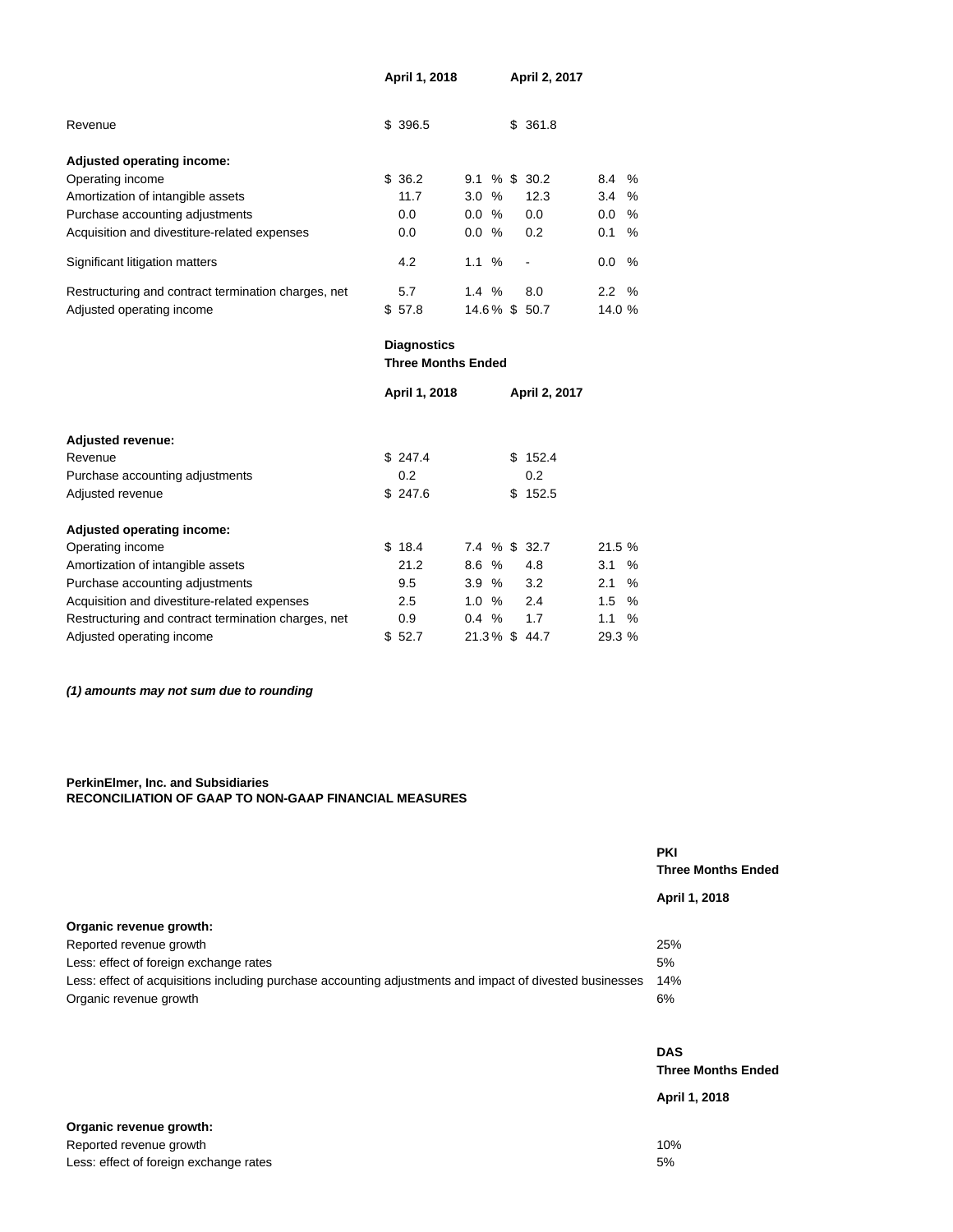Less: effect of acquisitions including purchase accounting adjustments and impact of divested businesses 0% Organic revenue growth 5%

|                                                                                                          | <b>Diagnostics</b>        |
|----------------------------------------------------------------------------------------------------------|---------------------------|
|                                                                                                          | <b>Three Months Ended</b> |
|                                                                                                          | April 1, 2018             |
| Organic revenue growth:                                                                                  |                           |
| Reported revenue growth                                                                                  | 62%                       |
| Less: effect of foreign exchange rates                                                                   | 5%                        |
| Less: effect of acquisitions including purchase accounting adjustments and impact of divested businesses | 50%                       |
| Organic revenue growth                                                                                   | 7%                        |

#### **(1) amounts may not sum due to rounding**

#### **Explanation of Non-GAAP Financial Measures**

We report our financial results in accordance with GAAP. However, management believes that, in order to more fully understand our short-term and long-term financial and operational trends, investors may wish to consider the impact of certain non-cash, non-recurring or other items, which result from facts and circumstances that vary in frequency and impact on continuing operations. Accordingly, we present non-GAAP financial measures as a supplement to the financial measures we present in accordance with GAAP. These non-GAAP financial measures provide management with additional means to understand and evaluate the operating results and trends in our ongoing business by adjusting for certain non-cash expenses and other items that management believes might otherwise make comparisons of our ongoing business with prior periods more difficult, obscure trends in ongoing operations, or reduce management's ability to make useful forecasts. Management believes these non-GAAP financial measures provide additional means of evaluating period-over-period operating performance. In addition, management understands that some investors and financial analysts find this information helpful in analyzing our financial and operational performance and comparing this performance to our peers and competitors.

We use the term "adjusted revenue" to refer to GAAP revenue, including purchase accounting adjustments for revenue from contracts acquired in acquisitions that will not be fully recognized due to accounting rules. We use the related term "adjusted revenue growth" to refer to the measure of comparing current period adjusted revenue with the corresponding period of the prior year.

We use the term "organic revenue" to refer to GAAP revenue, excluding the effect of foreign currency changes and including acquisitions growth from the comparable prior period, and including purchase accounting adjustments for revenue from contracts acquired in acquisitions that will not be fully recognized due to accounting rules. We also exclude the impact of sales from divested businesses by deducting the effects of divested business revenue from the current and prior periods. We use the related term "organic revenue growth" to refer to the measure of comparing current period organic revenue with the corresponding period of the prior year.

We use the term "adjusted gross margin" to refer to GAAP gross margin, excluding amortization of intangible assets, inventory fair value adjustments related to business acquisitions, and including purchase accounting adjustments for revenue from contracts acquired in acquisitions that will not be fully recognized due to business combination accounting rules. We also exclude adjustments for mark-to-market accounting on post-retirement benefits, therefore only our projected costs have been used to calculate our non-GAAP measure. We use the related term "adjusted gross margin percentage" to refer to adjusted gross margin as a percentage of adjusted revenue.

We use the term "adjusted SG&A expense" to refer to GAAP SG&A expense, excluding amortization of intangible assets, purchase accounting adjustments, acquisition and divestiture-related expenses, significant litigation matters and significant environmental charges. We also exclude adjustments for mark-to-market accounting on post-retirement benefits, therefore only our projected costs have been used to calculate our non-GAAP measure. We use the related term "adjusted SG&A percentage" to refer to adjusted SG&A expense as a percentage of adjusted revenue.

We use the term "adjusted R&D expense" to refer to GAAP R&D expense, excluding amortization of intangible assets. We also exclude adjustments for mark-to-market accounting on post-retirement benefits, therefore only our projected costs have been used to calculate our non-GAAP measure. We use the related term "adjusted R&D percentage" to refer to adjusted R&D expense as a percentage of adjusted revenue.

We use the term "adjusted operating income," to refer to GAAP operating income, including revenue from contracts acquired in acquisitions that will not be fully recognized due to accounting rules, and excluding amortization of intangible assets, other purchase accounting adjustments, acquisition and divestiture-related expenses, significant litigation matters, significant environmental charges, and restructuring and contract termination charges. We also exclude adjustments for mark-to-market accounting on post-retirement benefits, therefore only our projected costs have been used to calculate our non-GAAP measure. We use the related terms "adjusted operating profit percentage," "adjusted operating profit margin," or "adjusted operating margin" to refer to adjusted operating income as a percentage of adjusted revenue.

We use the term "adjusted earnings per share," or "adjusted EPS," to refer to GAAP earnings per share, including revenue from contracts acquired in acquisitions that will not be fully recognized due to accounting rules, and excluding discontinued operations, amortization of intangible assets, other purchase accounting adjustments, acquisition and divestiture-related expenses, significant litigation matters, significant environmental charges, disposition of businesses and assets, net, and restructuring and contract termination charges. We also exclude adjustments for mark-to-market accounting on post-retirement benefits, therefore only our projected costs have been used to calculate our non-GAAP measure. We also adjust for any tax impact related to the above items.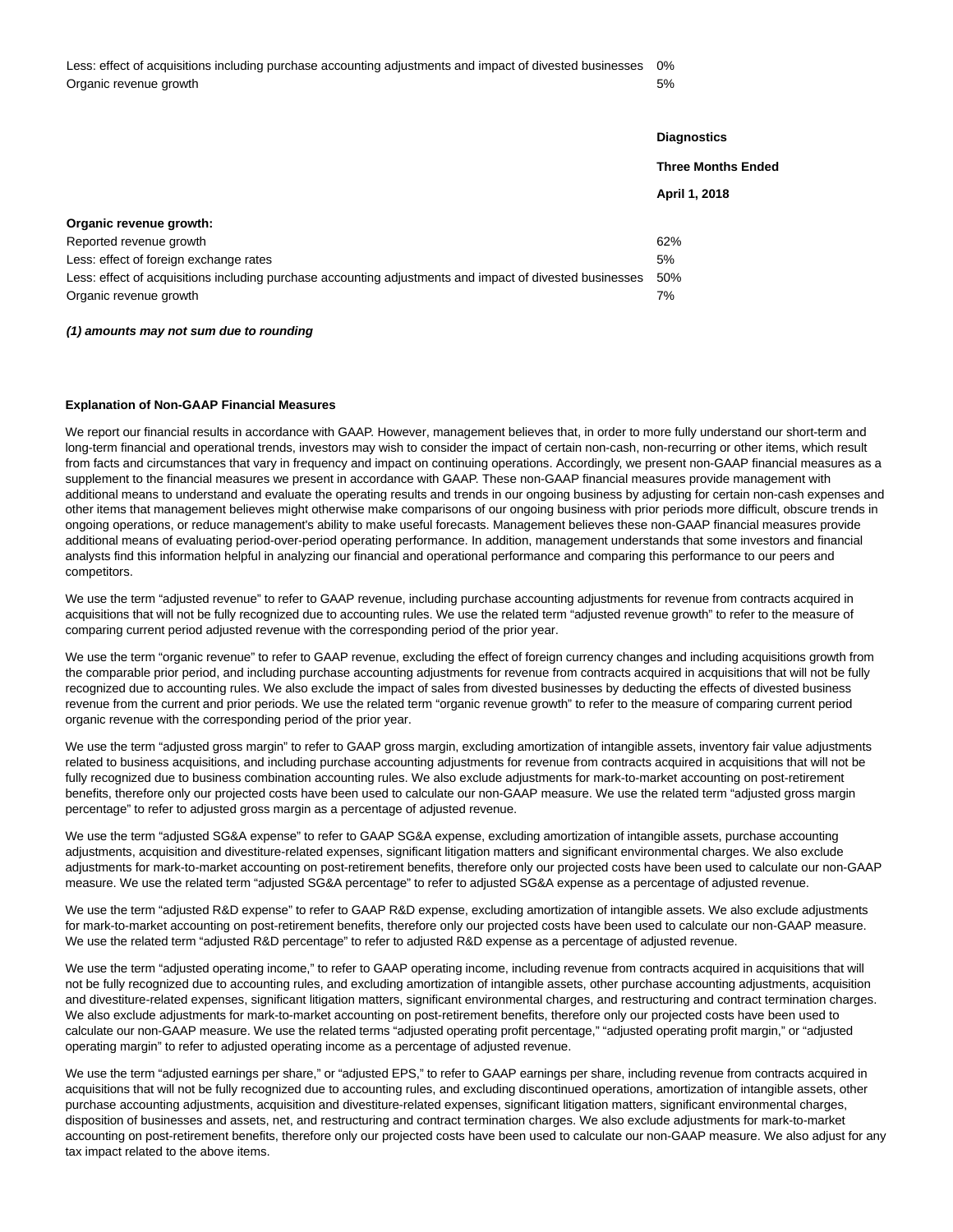Management includes or excludes the effect of each of the items identified below in the applicable non-GAAP financial measure referenced above for the reasons set forth below with respect to that item:

- Amortization of intangible assets —purchased intangible assets are amortized over their estimated useful lives and generally cannot be changed or influenced by management after the acquisition. Accordingly, this item is not considered by management in making operating decisions. Management does not believe such charges accurately reflect the performance of our ongoing operations for the period in which such charges are incurred.
- Revenue from contracts acquired in acquisitions that will not be fully recognized due to accounting rules —accounting rules require us to account for the fair value of revenue from contracts assumed in connection with our acquisitions. As a result, our GAAP results reflect the fair value of those revenues, which is not the same as the revenue that otherwise would have been recorded by the acquired entity. We include such revenue in our non-GAAP measures because we believe the fair value of such revenue does not accurately reflect the performance of our ongoing operations for the period in which such revenue is recorded.
- Other purchase accounting adjustments —accounting rules require us to adjust various balance sheet accounts, including inventory and deferred rent balances to fair value at the time of the acquisition. As a result, the expenses for these items in our GAAP results are not the same as what would have been recorded by the acquired entity. Accounting rules also require us to estimate the fair value of contingent consideration at the time of the acquisition, and any subsequent changes to the estimate or payment of the contingent consideration and purchase accounting adjustments are charged to expense or income. We exclude the impact of any changes to contingent consideration from our non-GAAP measures because we believe these expenses or benefits do not accurately reflect the performance of our ongoing operations for the period in which such expenses or benefits are recorded.
- Acquisition and divestiture-related expenses —we incur legal, due diligence, stay bonuses, interest expense, foreign exchange gains and losses, significant acquisition integration expenses and other costs related to acquisitions and divestitures. We exclude these expenses from our non-GAAP measures because we believe they do not reflect the performance of our ongoing operations.
- Restructuring and contract termination charges —restructuring and contract termination expenses consist of employee severance and other exit costs as well as the cost of terminating certain lease agreements or contracts. Management does not believe such costs accurately reflect the performance of our ongoing operations for the period in which such costs are reported.
- Adjustments for mark-to-market accounting on post-retirement benefits —we exclude adjustments for mark-to-market accounting on post-retirement benefits, and therefore only our projected costs are used to calculate our non-GAAP measures. We exclude these adjustments because they do not represent what we believe our investors consider to be costs of producing our products, investments in technology and production, and costs to support our internal operating structure.
- Significant litigation matters —we incurred expenses related to significant litigation matters. Management does not believe such charges accurately reflect the performance of our ongoing operations for the periods in which such charges were incurred.
- Significant environmental charges —we incurred expenses related to significant environmental charges. Management does not believe such charges accurately reflect the performance of our ongoing operations for the periods in which such charges were incurred.
- Disposition of businesses and assets, net—we exclude the impact of gains or losses from the disposition of businesses and assets from our adjusted earnings per share. Management does not believe such gains or losses accurately reflect the performance of our ongoing operations for the period in which such gains or losses are reported.
- Impact of foreign currency changes on the current period—we exclude the impact of foreign currency from these measures by using the prior period's foreign currency exchange rates for the current period because foreign currency exchange rates are subject to volatility and can obscure underlying trends.

The tax effect for discontinued operations is calculated based on the authoritative guidance in the Financial Accounting Standards Board's Accounting Standards Codification 740, Income Taxes. The tax effect for amortization of intangible assets, inventory fair value adjustments related to business acquisitions, changes to the fair values assigned to contingent consideration, other costs related to business acquisitions and divestitures, significant litigation matters, significant environmental charges, adjustments for mark-to-market accounting on post-retirement benefits, disposition of businesses and assets, net, restructuring and contract termination charges, and the revenue from contracts acquired with various acquisitions is calculated based on operational results and applicable jurisdictional law, which contemplates tax rates currently in effect to determine our tax provision. The tax effect for the impact from foreign currency exchange rates on the current period is calculated based on the average rate currently in effect to determine our tax provision.

The non-GAAP financial measures described above are not meant to be considered superior to, or a substitute for, our financial statements prepared in accordance with GAAP. There are material limitations associated with non-GAAP financial measures because they exclude charges that have an effect on our reported results and, therefore, should not be relied upon as the sole financial measures by which to evaluate our financial results. Management compensates and believes that investors should compensate for these limitations by viewing the non-GAAP financial measures in conjunction with the GAAP financial measures. In addition, the non-GAAP financial measures included in this earnings announcement may be different from, and therefore may not be comparable to, similar measures used by other companies.